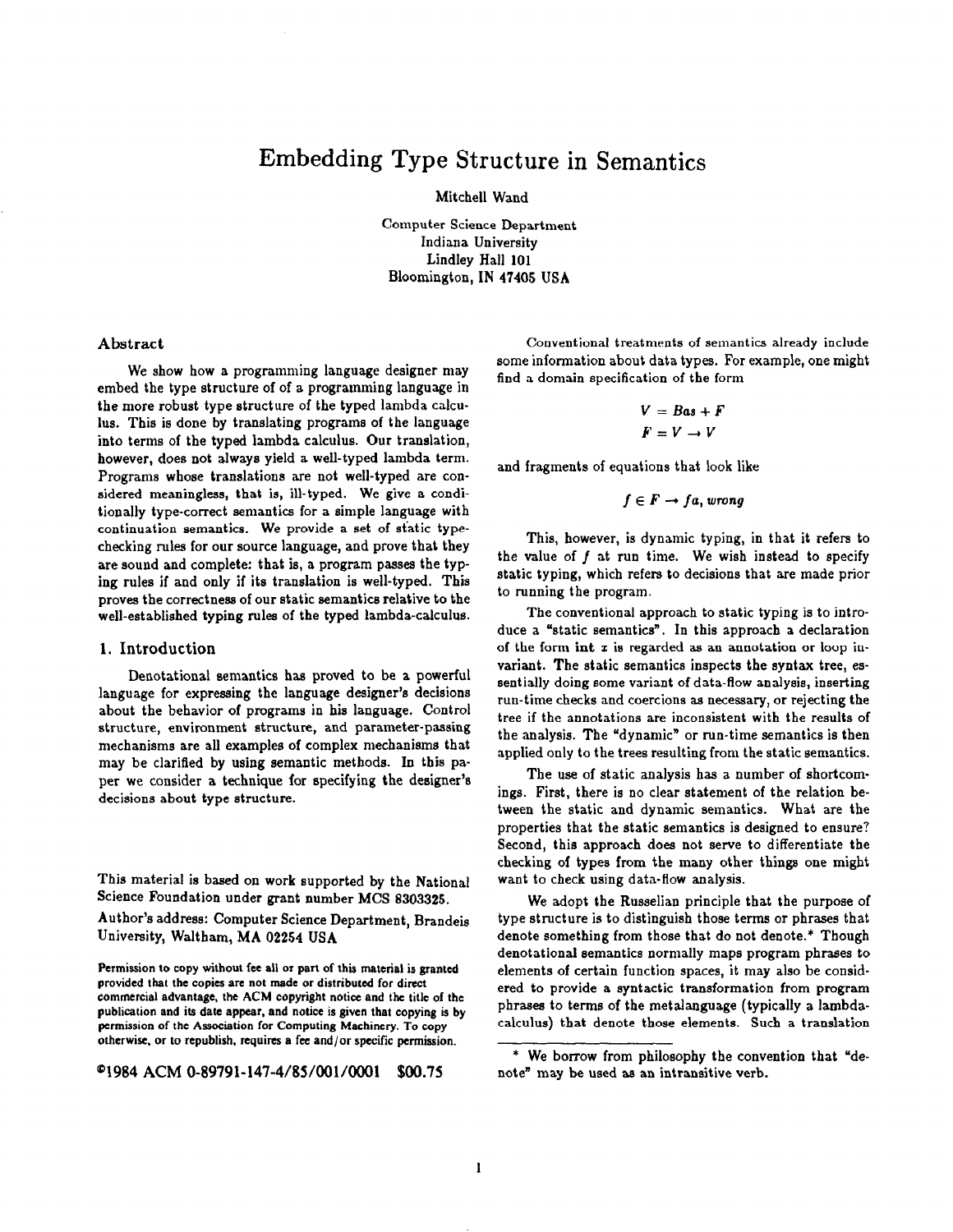is called a concrete semantics. Our strategy is to express the type structure of the programming language through concrete semantics: we arrange the translation so that the well-typed programs are just those whose translations denote. We consider a program to be meaningful iff its translation denotes. Ill-typed programs will be meaningless. We refer to such a translation as conditionally type-correct.

In this context, the purpose of static semantics is to examine a program and determine whether it is meaningful. At worst, one can perform the translation and check whether it denotes. Given a set of static semantic rules, one can compare them with the concrete semantics. The rules are sound if any program that passes them is meaningful. They are complete if they pass every meaningful program.

Now, this technique does not solve the problem of type. It is always a design decision as to which terms should not denote and which should denote wrong. The technique enables us to express these decisions in the semantics. It also gives a basis for justifying any proposed set of static semantic rules. Last, it enables us to use the many results about the typing rules of the typed lambda-calculus and related formalisms [e.g. Hindley 69, 83ab; Coppo 84; Kahn, Mac-Queen & Plotkin 84 to study more realistic programming languages.

In this paper, we work out the details of such a translation for a simple language. We use continuation semantics to make the translation non-trivial. We use the simplytyped lambda calculus as our metalanguage. (Note that in a conventional translation (e.g. [Gordon 79; Milne & Strachey 76) the metalanguage is the typed lambda-calculus with a richer type structure, but there every program yields a well-typed term. This fact is often used in implementations of such semantics, e.g. [Wand 84b]).

We then give a set of static type-checking rules for the language, and show that they are sound and complete: a program phrase passes the type-checking rules iff its translation is well-typed. This proves the correctness of the static semantics with respect to our semantics: a program is meaningful in the semantics iff it passes the static checks,

## 2. Program Types and their Semantics

We will be manipulating a simple applicative language, with a continuation semantics. We imagine that our programming language has some basic types, such as integer or boolean, and that its types are closed under procedureformation, that is, if  $\alpha$  and  $\beta$  are program types, then so is the type  $\alpha \Rightarrow \beta$ , which denotes the type of procedures that expect an argument of type  $\alpha$  and produce a result of type  $\beta$ . These are the only program types.

We next need to consider the types of the typed lambdacalculus which is our target language. We will assume that for each basic program type  $\iota$ , there is a corresponding basic lambda-type, which we will also call  $\iota$  (there may be other basic types as well). Furthermore, we assume that

the lambda-types are freely generated by the basic lambdatypes under the binary operation  $4 \rightarrow$ '. We shall consider the difference between  $\Rightarrow$  and  $\rightarrow$  momentarily.

Since we use continuations, we need to talk about the different kinds of continuations we will use. We assume we have some lambda-type  $C$  of command continuations (not necessarily basic). All expression continuations will be of type  $\sigma \to C$  for some lambda-type  $\sigma$ . We introduce the notation  $K[\sigma]$  to denote the lambda-calculus type  $\sigma \to C$ of  $\sigma$ -continuations.

We next need to decide how values of the different program types are represented. We do this by defining a function T from program types to lambda-calculus types, with the intention that a value of program type  $\alpha$  is represented in the semantics by a lambda-calculus value of type  $\tau[\alpha]$ . We start by representing the basic types by themselves, i.e. for  $\iota$  basic,  $\mathcal{T}[t] = \iota$ .

Let us consider the representation of a procedure of type  $\alpha \Rightarrow \beta$ . Procedures are conventionally represented by values of type  $K \to D \to C$ . They take a continuation and an argument (a denotable value) and produce a command continuation.\* In our new scheme, the representation will be similar, but we will need to keep track of the types. In the old scheme, the continuation expected to receive the result (an expressed value) returned by the procedure. The procedure produces a value of program type  $\beta$ , represented by a value of type  $\mathcal{T}[\beta]$ , so the continuation should be replaced by a  $\mathcal{T}[\beta]$ -continuation, of type  $K[\mathcal{T}[\beta]]$ . In the old scheme, the argument was a denoted value. Now it will be a representation of type  $\alpha$ , so it will be replaced by  $\mathcal{T}[\![\alpha]\!]$ . Given this information, the procedure should produce a command continuation as before. Hence the representation of a procedure of type  $\alpha \Rightarrow \beta$  should be a value of type  $K[\mathcal{T}[\beta]] \to \mathcal{T}[\alpha] \to C$ , or more simply,  $K[\mathcal{T}[\beta]] \rightarrow K[\mathcal{T}[\alpha]].$ 

We can summarize this as follows:

$$
T[\iota] = \iota \quad \text{for } \iota \text{ basic}
$$

$$
T[\alpha \Rightarrow \beta] = K[T[\beta]] \rightarrow K[T[\alpha]]
$$

## 3. Eliminating the Environment

In a conventional semantics, an environment is a map from identifiers to denotable values. This functionality is not compatible with our goals, since it lumps together all denotable values in one type. We might have used Martin-Löf's more complex functional types [Martin-Löf 79, Constable & Zlatin 84], but that would take us beyond the robust typing of the conventional typed lambda calculus.

We adopt a different approach. In a conventional semantics, the usual semantic clause looks like

 $\lambda$ pk. $M$ 

where  $\rho$  is an environment and  $\kappa$  is a continuation. Rather

\* [Milne & Strachey 76] use  $D \to K \to C$  instead. Our choice yields a prettier definition for  $7$ ; [Gordon 79] uses this choice as well.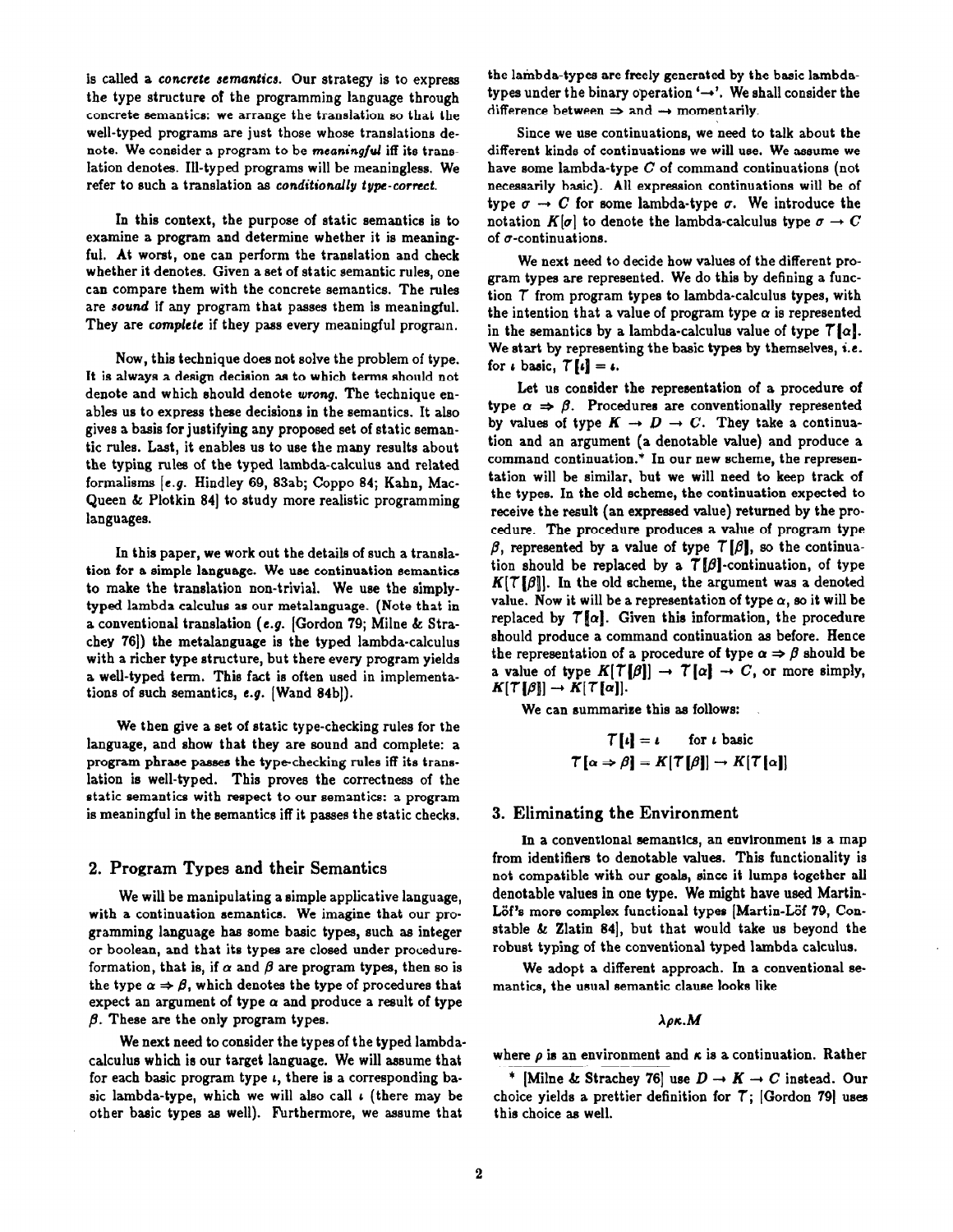than lump all the values of identifiers into a single environment, we will spread thie information acroaa a sequence of lambda-variables. Our usual semantic clause will look like

$$
\lambda x_1 \ldots x_n \kappa \ldotp M
$$

where  $x_1, \ldots, x_n$  carry the information that was previously in the single lambda-variable  $\rho$ . This way we can attach type information to the  $x_i$  that will help us keep track of types.

To do this translation, we will have to maintain, at translation time, some information about the lexical variables. We will do this as a string

$$
\xi = [x_1 : \alpha_1, \ldots, x_n : \alpha_n]
$$

consisting of the current lexical variables, innermost last, and their associated program types. We refer to this string as a symbol table or type environment. Our translation will take a symbol table and a program phrase and produce a lambda calculus term for that phrase in the syntactic environment represented by the symbol table. Thus, for any program phrase e,  $\mathcal{E}_{\xi}[\epsilon]$  will be a lambda-calculus term (the translation of  $e$  in context  $\xi$ ).

We will need notation for some operations on these tables. Associated with a table  $\xi$  will be its variable string, denoted  $\bar{x}^{\zeta}$ , that abbreviates the string of typed lambdavariables

$$
x_1^{\tau[a_1]}\ldots x_n^{\tau[a_n]}
$$

Thus a typical semantic clause will be of the form  $\lambda \bar{z}^{\xi} \kappa \cdot M$ and where we might earlier have written  $\mathcal{E}[\epsilon]\rho\kappa$ , we will now write  $\mathcal{E}_{\xi}[e]\bar{x}^{\xi}\kappa$ . We write  $[\xi \mid x : \alpha]$  for the symbol table formed by appending the pair  $x : \alpha$  to  $\xi$ .

We will also need some notation for types associated with  $\xi$ . If X is any lambda-calculus type, we define the lambda-calculus type  $\xi \to X$  as follows:

$$
([ \ ] \rightarrow X) = X
$$

$$
([\xi \mid x : \alpha] \rightarrow X) = (\xi \rightarrow (\mathcal{T}[\alpha] \rightarrow X))
$$

#### 4. The Source Language and its Semantics

The source language will be given by the following grammar:

$$
\langle pgm-type \rangle ::= \langle basic\ type \rangle
$$
  
\n
$$
\langle pgm-type \rangle ::= \langle pgm-type \rangle \Rightarrow \langle pgm-type \rangle
$$
  
\n
$$
\langle exp \rangle ::= \langle identifier \rangle
$$
  
\n
$$
\langle exp \rangle ::= \text{fn} \langle identifier \rangle : \langle pgm-type \rangle . \langle exp \rangle
$$
  
\n
$$
\langle exp \rangle ::= \langle \langle exp \rangle \langle exp \rangle)
$$
  
\n
$$
\langle exp \rangle ::= \text{doio}
$$

This is to be a simple applicative language, using continuation semantics. To emphasise that the continuation semantics is fundamental, we include an imperative operation doio, which we imagine doea some non-trivial manipulation of the command continuation.

We now give the translation. For each table  $\xi$  and expression e,  $\mathcal{E}_{\xi}[\epsilon]$  will be a closed term of the typed lambdacalculus (though not necessarily a well-typed term!). Let us assume that  $\boldsymbol{\xi} = [\boldsymbol{x}_1 : \alpha_1, \ldots, \boldsymbol{x}_n : \alpha_n]$ . We first do the clause for identifiers:

$$
\mathcal{E}_{\xi}\left[\langle identifier \rangle\right] = \begin{cases} \lambda \bar{x}^{\xi} \kappa^{K[\tau[\alpha, \mathbf{I}], \kappa x_i, & \text{if } \langle identifier \rangle = x_i \\ (\lambda \bar{x} \cdot \bar{x}) (\lambda \bar{x} \cdot \bar{x}) & \text{otherwise} \end{cases}
$$

If the (identifier) appears in  $\xi$ , then we generate a term which sends the appropriate value to a continuation  $\kappa$  (of the right type); in the case of duplicate i's we choose the largest (innermost). If the (identifier) does not appear in  $\xi$ , then we generate an untypable term. (Any untypable term will do; here we have chosen a term that is unsolvable as well.)

The case of applications is also straightforward:

$$
\mathcal{E}_{\xi}\left[\langle \langle exp \rangle_1 \langle exp \rangle_2 \rangle \right] = \\ \lambda \tilde{x}^{\xi} \kappa. \mathcal{E}_{\xi}\left[\langle exp \rangle_1 \right] \tilde{x}^{\xi} (\lambda f. \mathcal{E}_{\xi}\left[\langle exp \rangle_2 \right] \tilde{x}^{\xi} (\lambda a.f\kappa a))
$$

This is precisely as in the usual case, except that the environment is spread over the string  $\bar{x}^{\xi}$  of variables.

It is in the case of abstractions that we see most clearly the machinery at work. Let  $id_C$  denote the term  $\lambda x^C.x$ , the identity function on  $C$ . Then the translation is given by:

$$
\mathcal{E}_{\xi}[\text{fn} \ (identityier) : (pgm-type).(exp)] =
$$
  

$$
\lambda \bar{x}^{\xi} \kappa.id_{C}(\kappa(\lambda \kappa'a.\mathcal{E}_{|\xi| (identityier);(pgm-type))}[(exp)]\bar{x}^{\xi} a \kappa'))
$$

This is again analogous to the standard equation for abstractions, except for the  $id<sub>C</sub>$ , which is needed for technical reasons. The body of the abstraction is translated in an appropriately extended symbol table, and, in place of the usual  $\rho[a/id]$ , we have  $\bar{x}^{\epsilon}a$ , so that a becomes the value associated with the innermost lexical variable.

Last, let doio denote some term of the typed lambdacalculus of type is  $K[t'] \rightarrow K[t]$ , where t and t' are base types. (In the usual case, where C is  $S \rightarrow A$ , doio's type becomes  $K[t'] \rightarrow t \rightarrow S \rightarrow A$ . Then doto might make arbitrary decisions based on its  $t$  and  $S$  arguments, either passing a value to its  $K[t']$  argument or producing wrong. All of this is compatible with this functionality for doio). Then we can set  $\mathcal{E}_{\xi}[\text{doio}] = \lambda \bar{x}^{\xi} \kappa \cdot \text{doio}\kappa$ .

We can make several observations about the semantics:

First, for any term e and table  $\xi$ ,  $\xi_{\xi}[e]$  is a closed term, not necessarily well-typed.

Second, identifiers have now disappeared entirely from the semantics. In the conventional treatment, we need a semantic domain corresponding to identifiers to serve as the source domain for environments [Clinger, Friedman,  $\&$ Wand 82. This is no longer necessary. The semantics resembles the display semantics in [Wand 82], without the tortuous derivation in that paper.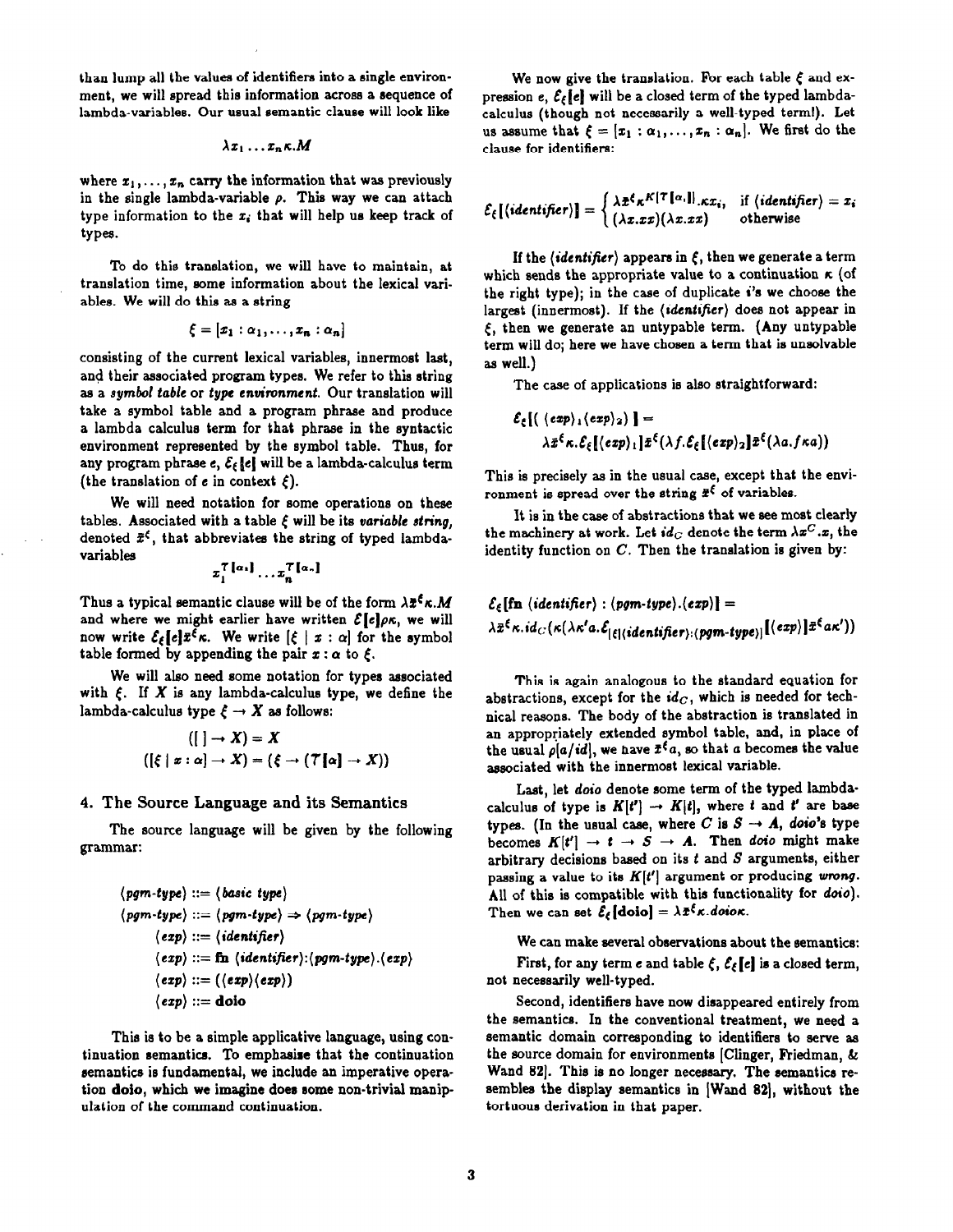Third, the terms we have generated are not quite in the typed lambda-calculus, because we have not included types on all of the lambda-variables. We shall regard a phrase of our language as meaningful iff ita translation is typable, that is, iff it is possible to fill in all the types. This is decidable. [Hindley 69,83ab, Milner 78]. It will turn out that the translation always yields a term with at most one type. In the next section, we shall state the main result about typability.

## 5. The Static Semantics and its Correctness

The static semantic rules for our language will be similar to those of the typed lambda calculus (without poly morphism). We write  $\xi \vdash p \in \alpha$  if expression e, in type environment (symbol table) context  $\xi$ , has static program type  $\alpha$ . We say e is well-typed in context  $\xi$  iff there is some  $\alpha$ such that  $\xi \vdash_P e:\alpha$ . The rules are as follows:

$$
\begin{aligned}\n\xi \vdash_P x:\alpha \text{ iff the type of } x \text{ in } \xi \text{ is } \alpha \\
\text{if } |\xi| \text{ id:}\alpha| \vdash_P e:\beta, \text{ then } \xi \vdash_P (\text{fn id}: \alpha.e): (\alpha \Rightarrow \beta) \\
\text{if } \xi \vdash_P e_1: (\alpha \Rightarrow \beta) \text{ and } \xi \vdash_P e_2: \alpha, \text{ then } \xi \vdash_P (e_1 e_2): \beta \\
\xi \vdash_P \text{ doio}: t \Rightarrow t'\n\end{aligned}
$$

We write  $\vdash_{A} M:\sigma$  if the closed lambda term M can have its type superscripts filled in to yield lambda-calculus type  $\sigma$ . There is a considerable semantic theory associated with this syntactic notion [Hindley 69, S3ab]. If there is some  $\sigma$  such that  $\vdash_A M : \sigma$ , we say M is well-typed. The context will serve to differentiate the two uses of this term.

We can now state the main theorem:

Theorem. (The static rules are sound and complete). Let  $e$  be an expression and  $\xi$  be a type environment. Then:

(i) e is well-typeed in context 
$$
\xi
$$
 iff  $\mathcal{E}_{\xi}[e]$  is well-typeed. (ii)  $\xi \vdash_{P} e$ :  $\alpha$  iff  $\vdash_{A} \mathcal{E}_{\xi}[e] : (\xi \to K[T[\alpha]] \to C)$ 

Proof: Soundness is easy. Furthermore, it is easy to show that if  $\xi \vdash_P e:\alpha$ , then  $\xi \to K[T[\alpha]] \to C$  is the only type of  $\mathcal{E}_{\epsilon}[e]$ . For completeness, we proceed by structural induction on expressions. We have three cases, one for each kind of expression.

1. Let e be an identifier x, and let  $\xi=[x_1 : \alpha_1,\ldots,x_n:$  $\alpha_n$ . Let  $P = \mathcal{E}_{\xi}[e]$ . Then we have

$$
P = \begin{cases} \lambda \bar{x}^{\xi} \kappa^{K[T[a, \cdot]]} \cdot \kappa x_i, & \text{if } x = x_i \\ (\lambda x . x x)(\lambda x . x x) & \text{otherwise} \end{cases}
$$

If P is well-typed, then it must be of the first form, since the second is untypable. Hence  $x = x_i$ , and  $\xi \vdash_P e : \alpha_i$ . We must also show that P has type  $\xi \to K[T[\alpha_i]] \to C$ , but that is, by inspection, precisely the type of P.

2. Let e be the application (e<sub>1</sub> e<sub>2</sub>). Let  $P = \mathcal{E}_{\xi}[e].$ Then we have

$$
P = \lambda \bar{x}^{\xi} \kappa^{\rho} . M \bar{x}^{\xi} (\lambda f^{\sigma} . N \bar{x}^{\xi} (\lambda a^{\tau} . f \kappa a))
$$

where  $M = \mathcal{E}_{\xi}[e_1]$  and  $N = \mathcal{E}_{\xi}[e_2]$ , and type variables have been added on the lambda variables  $\kappa$ ,  $f$ , and  $a$  to facilitate the analysis of typing. We assume  $P$  is well-typed and we need to show that  $e$  is well-typed. Since  $P$  is well-typed, then  $M$  and  $N$  are well-typed. Then, by the induction hypothesis,  $e_1$  and  $e_2$  must be well-typed. Assume that they have program types  $\alpha_1$  and  $\alpha_2$  respectively. Then, by soundness, we have

$$
\vdash_{\mathbf{A}} M: (\xi \to K[T[\alpha_1]] \to C)
$$
  
\n
$$
\vdash_{\mathbf{A}} N: (\xi \to K[T[\alpha_2]] \to C)
$$

Since the term  $\lambda f^{\sigma}$ .N $\bar{x}^{\xi}(\lambda a^{\tau} f_{\kappa a})$  follows  $\bar{x}^{\xi}$  as an argument to M, it must be of type  $K[T[\alpha_1]]$ , and so  $\sigma = T[\alpha_1]$ . Similarly, we deduce that  $\tau = \tau[\alpha_2]$ . Now, observing the application of  $f$  in  $f$ ra, we deduce that

$$
\sigma = \rho \to \tau \to C
$$

and therefore

$$
\mathcal{T}[\alpha_1] = \rho \rightarrow K[\mathcal{T}[\alpha_2]]
$$

Thus, by the definition of  $\tau$ ,  $\rho$  must be of the form  $K[\tau[\alpha_3]]$ for some program type  $\alpha_3$ . Hence  $\alpha_1 = \alpha_2 \rightarrow \alpha_3$ , and e is well-typed.

3. Let e be the abstraction (fn  $i : \alpha.e_1$ ) and let  $P =$  $\mathcal{E}_{\xi}$ [e]. Then

$$
P = \lambda \bar{x}^{\xi} \kappa^{\rho} \cdot id_{C}(\kappa(\lambda \kappa_1^{\sigma} a^{\tau} \cdot \mathbf{Max}_1))
$$

where  $M = \mathcal{E}_{[\xi|i;\alpha]}[\![e_1]\!]$ , and type variables have again been added to facilitate the analysis. Again, assume  $P$  is welltyped in  $\xi$ . Hence  $M$  is well-typed, and therefore  $e_i$  is well-typed in  $[\xi \mid i : \alpha]$ , say  $[\xi \mid i : \alpha]$   $\vdash_{P} e_{1} : \beta$ . Then  $\xi \vdash_{P} (\mathbf{fn} : : \alpha.e_1) : (\alpha \Rightarrow \beta)$ . To complete the proof, we need to show that  $\vdash_{\Lambda} P : \xi \to K[T[\alpha \Rightarrow \beta]] \to C$ . Now, by soundness, M has type  $\xi \to \tau[\alpha] \to K[\tau[\beta]] \to C$ . From this we deduce that  $\sigma = K[T[\beta]]$  and  $\tau = \overline{T}[\alpha]$ . Therefore the inner lambda-expression in P is of type  $K[T[\beta]] \rightarrow$  $\tau[\alpha] \rightarrow C = K[\tau[\beta]] \rightarrow K[\tau[\alpha]] = \tau[\alpha \Rightarrow \beta]$ . Furthermore, the result of the application of  $\kappa$  must be of type  $C$ because of the presence of the  $id_C$ . Therefore  $P$  has type  $\xi \to K[T[\alpha \Rightarrow \beta]] \to C$ , as required

4. The case of doio is immediate. QED.

# 6. Extensions

Functions of several arguments can also be handled; the representation of the program type

$$
\alpha_1 \times \ldots \times \alpha_n \Rightarrow \beta
$$

is given by

$$
\mathcal{T}[\alpha_1 \times \ldots \times \alpha_n \Rightarrow \beta] =
$$

$$
K[\beta] \rightarrow \mathcal{T}[\alpha_1] \rightarrow \ldots \rightarrow \mathcal{T}[\alpha_n] \rightarrow C
$$

This representation is quite different from that obtained by currying the procedure.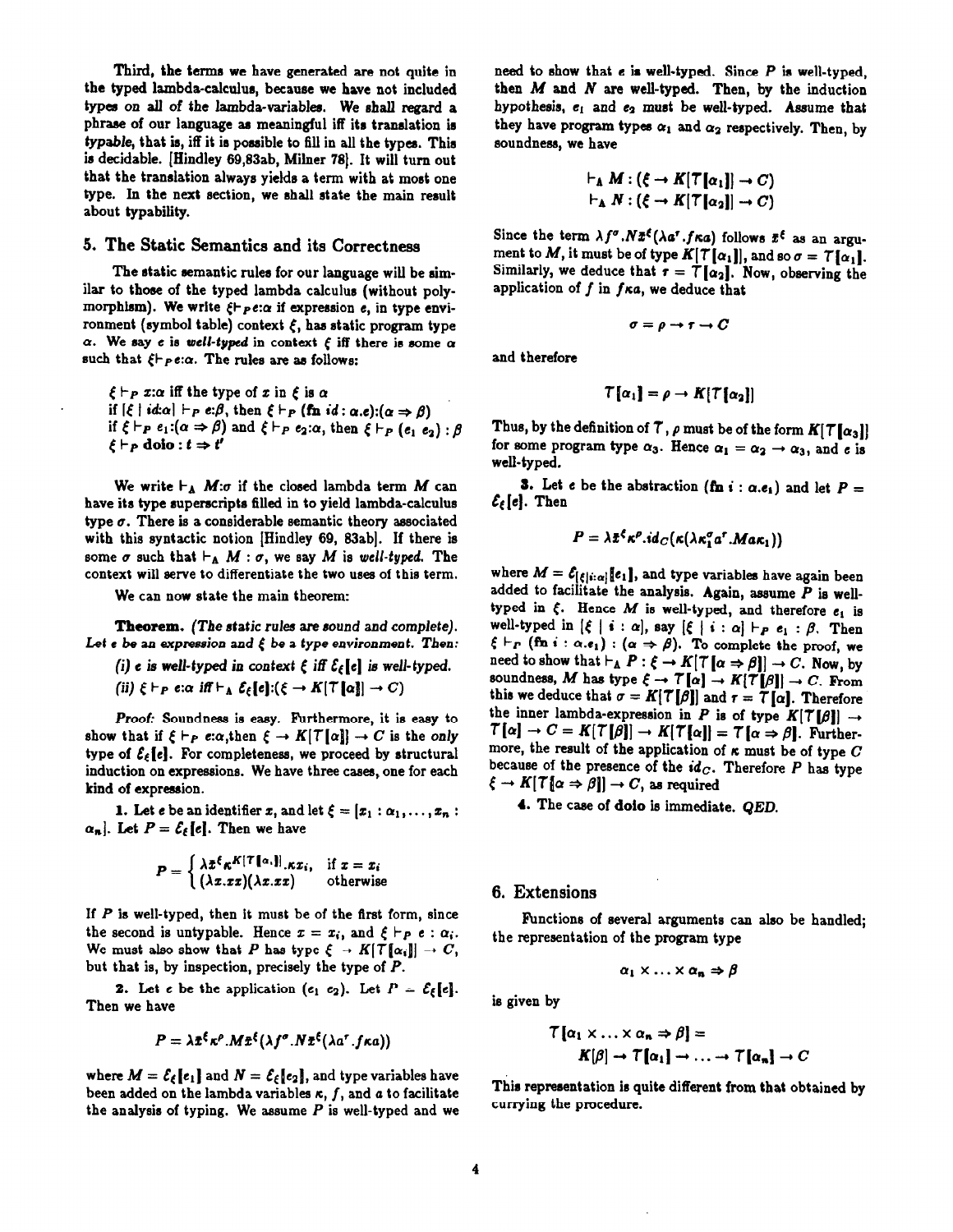We can do catch and throw (non-local jumps) as well. We add to the syntax the productions

$$
\langle pgm-type \rangle ::= \langle pgm-type \rangle \text{-cont}
$$
  

$$
\langle exp \rangle ::= \langle \text{catch} \langle \text{ identifier} \rangle : \langle pgm-type \rangle \text{ in } \langle exp \rangle
$$
  

$$
\langle exp \rangle ::= (\text{throw} \langle pgm-type \rangle \langle exp \rangle \langle exp \rangle)
$$

Here we introduce new program types of the form  $\alpha$ -cont, which is to be the type of continuations that expect to receive a value of type  $\alpha$ . A catch expression creates a value of continuation type by seizing the current continuation, binding it to the identifier, and executing the body iu the resulting environment. The static rules will force the (pgm-type) to be of the form  $\alpha$ -cont. This continuation may be invoked by using a throw expression. This may be used to cause a premature exit, as in

 $(catch x : int\text{-}cont in (add1 (throw x 3)))$ 

which returns 3 rather than 4.

We set  $\mathcal{T}[\![\alpha\text{-cont}]\!] = K[\mathcal{T}[\![\alpha]\!]]$ , and translate as follows:

$$
\mathcal{E}_{\xi}[(\text{catch } i : \alpha \text{ in } e)] = \lambda \bar{x}^{\xi} \kappa. \mathcal{E}_{|\xi|i:\alpha|} [e] \bar{x}^{\xi} \kappa \kappa
$$
  

$$
\mathcal{E}_{\xi}[(\text{throw } \beta e_1 e_2)] =
$$
  

$$
\lambda \bar{x}^{\xi} \kappa^{K|T[\beta]} \cdot \mathcal{E}_{\xi}[e_1] \bar{x}^{\xi} (\lambda \kappa'. \mathcal{E}_{\xi}[e_2] \bar{x}^{\xi} (\lambda a. id_C(\kappa' a)))
$$

Again, these equations are adaptations of the familiar versions of these equations (e.g. [Clinger, Friedman, and Wand 82]). In the first equation,  $\kappa$  is both bound as the innermost lexical variable and passed as the continuation. In the second  $e_1$  evaluates to a continuation, which is passed the result of evaluating  $e_2$ .

The static typing rules are:

if 
$$
[\xi | i : \alpha\text{-cont}] \vdash_P e:\alpha
$$
,  
\nthen  $\xi \vdash_P (\text{catch } i : \alpha\text{-cont in } e) : \alpha$   
\nif  $\xi \vdash_P e_1 : \alpha\text{-cont and } \xi \vdash_P e_2 : \alpha$ ,  
\nthen  $\xi \vdash_P (\text{throw } \beta e_1 e_2) : \beta$ 

The first typing rule is straightforward. The second may be explained by noting that since the throw expression does not return a value in the normal way, it may be assigned any type  $\beta$ . This is analogous to the treatment of goto's in conventional partial correctness theories.

With these extensions, the theorem carries through straightforwardly.

It would be desirable to eliminate the need to specify the program type  $\beta$  in the the throw-expression, but that would invalidate the key technical point that the translation of a program phrase has only one type. These typing nrles also prohibit so-called 'full upward continuations" [Friedman & Haynes 85], because in (catch  $x : \alpha$ -cont in x),  $\alpha$  would need to match  $\alpha$ -cont, which is impossible in our well-founded set of program types. Thus, replacing catch and throw as "special forms" by functions such as call/cc [Friedman et al. 84) seems to require a better treatment both of reflexive types and of polymorphism.

Because this system works in the presence of continuation semantics, extension to other imperative features should not cause difficulties. doio illustrates the pattern. However, care must be taken to distinguish types in the store as well.

Loops and recursion seem treatable as well (Coppo 84. More complicated program-type disciplines may require more complex target languages, as suggested in [Fortune, Leivant, & O'Donnell 83 for polymorphic types or [Hook 84] for Russell. In this case the correctness of the static semantics may be harder to prove.

#### 7. Conclusions

We have presented an embedding of type structure in denotational semantics. In this approach, a program phrase is meaningful iff its translation is meaningful (that is, welltyped). One can then give static semantic rules and prove that they are sound and complete, that is, the static semantics exactly characterizes those programs that are meaningful.

Our technique allows the embedding of the type structure of complex program constructs, such as continuations, in the more robust type structure of the lambda calculus. In this way, results on the type structure of the lambda calculus can be applied to the problem of type correctness of more realistic programming languages.

## Acknowledgements

The idea of a translation that was not always typecorrect was suggested in a rather different context by our student Marek Lao. Albert Meyer suggested investigating continuation semantics in a typed domain, leading to the definition of 7. We thank Dan Friedman for his comments on the first draft of this paper.

## References

[Clinger, Friedman, and Wand 82]

Clinger, W., Friedman, D.P., and Wand, M. "A Scheme for a Higher-Level Semantic Algebra," presentation at US-French Seminar on the Application of Algebra to Language Definition and Compilation, Fontainebleau, France, 1982; proceedings to appear.

[Constable & Zlatin 84]

Constable, R.L., and Zlatin, D.R. \*The Type Theory of PL/CV3" ACM Trans. on Prog. Lang. and Sys. 6 (1984) 94-117.

[Coppo 84]

Coppo, M. "Completeness of Type Assignment in Continuous Lambda Models" Theoret. Comp. Sci. 29 (1984) 309-324.

[Fortune, Leivant & O'Donnell 831

Fortune, S., Leivant, D., and O'Donnell, M. "The Expressiveness of Simple and Second-Order Type Structures," J. ACM 30 (1983), 151-185.